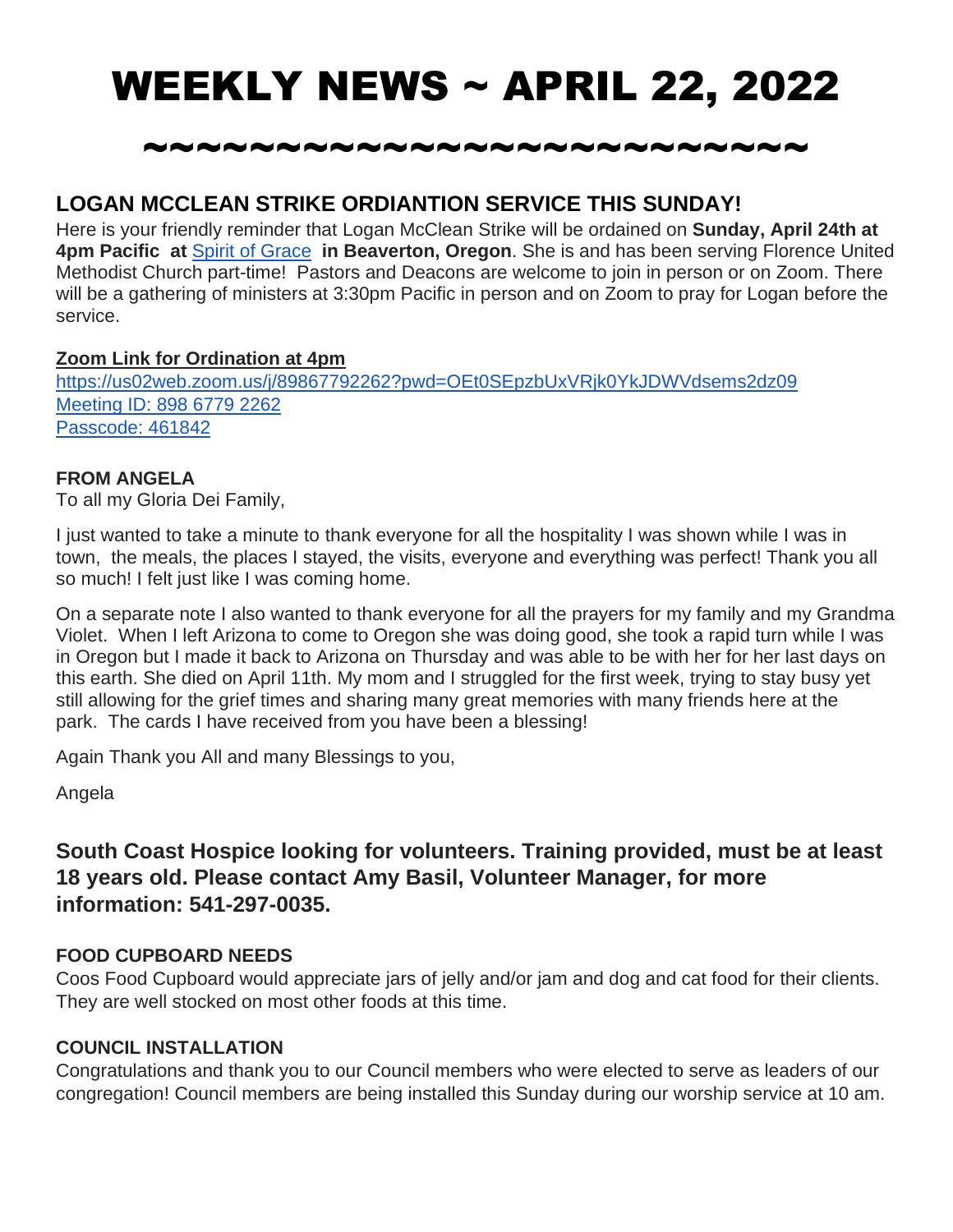### **CRISIS IN UKRAINE**

The war and upheaval in Ukraine continues. Here is a link to a video detailing Lutheran Disaster Response in Ukraine:

**ELCA Disaster Response to Ukraine**

**<https://www.youtube.com/watch?v=qMUYCUfKCNY>**

**Here is a link to donate directly to Lutheran Disaster Response:**

**<https://www.elca.org/our-work/relief-and-development/lutheran-disaster-response>**

**You can also give through Gloria Dei (make a note in the memo on your check) and it will be forwarded to Lutheran Disaster Response.**

## **IT'S EARTH DAY - Lutherans act for climate justice**

As we prepare for Earth Day, [Presiding Bishop Eliabeth Eaton shares some examples](https://community.elca.org/page.redir?target=https%3a%2f%2fwww.youtube.com%2fwatch%3fv%3dGhRXtQMGr_Q&srcid=304195&srctid=1&erid=baf55e75-a6ba-4433-a038-186e2c51d24d&trid=baf55e75-a6ba-4433-a038-186e2c51d24d) of how Lutherans are caring for creation and addressing climate justice. The ELCA collaborates with ecoAmerica's [Blessed Tomorrow](https://community.elca.org/page.redir?target=https%3a%2f%2fecoamerica.org%2ffaith%2f&srcid=304195&srctid=1&erid=baf55e75-a6ba-4433-a038-186e2c51d24d&trid=baf55e75-a6ba-4433-a038-186e2c51d24d) program to train creation care ambassadors. In Washington, D.C., we seek solutions to the impacts of climate change through advocacy, building relationships with elected leaders. Globally, the ELCA participates in the Conference of the Parties (COP) at the United Nations Climate Change Conference. Lutheran delegates have witnessed action on climate issues including options to improve soil and meet a growing demand for food.

God calls us to be stewards of the earth and to fully integrate creation care into our love of God, neighbor and everything in our environment. [Watch the video](https://community.elca.org/page.redir?target=https%3a%2f%2fwww.youtube.com%2fwatch%3fv%3dGhRXtQMGr_Q&srcid=304195&srctid=1&erid=baf55e75-a6ba-4433-a038-186e2c51d24d&trid=baf55e75-a6ba-4433-a038-186e2c51d24d) and [get involved.](https://community.elca.org/page.redir?target=https%3a%2f%2felca.org%2fenvironment&srcid=304195&srctid=1&erid=baf55e75-a6ba-4433-a038-186e2c51d24d&trid=baf55e75-a6ba-4433-a038-186e2c51d24d)

## **FROM THE SYNOD**



Kościół Ewangelicko-Augsburski w Polsce

**First women to be ordained May 7!** After seventy years of discussion, our sister synod, The Evangelical Church of the Augsburg Confession in Poland voted in favor of ordination for woman pastors (10-16-21). The first ordination will be at the Holy Trinity Church in Warsaw on May 7 at 11 am; nine women will be ordained. The ordination service will be live streamed on the YouTube [Channel of the Holy Trinity Church](https://oregonsynod.us8.list-manage.com/track/click?u=ae3a96d1d43bb3c973f63ae2d&id=670cf0572a&e=c55458bf74) (beginning 2 am our time) or you can watch a recorded version after the service. **Congratulations to our sister synod for taking this historic step!**

+++

**Spiritual retreat: "A Day with Dietrich Bonhoeffer,**" reading, reflection, and prayer. Saturday, June 11, 9:00 am-4:00 pm at Benedictine Sisters Monastery, Mt. Angel, OR. Led by Pastor Terry Allen Moe. [Check out the flyer](https://oregonsynod.us8.list-manage.com/track/click?u=ae3a96d1d43bb3c973f63ae2d&id=023961a7e8&e=c55458bf74)

+++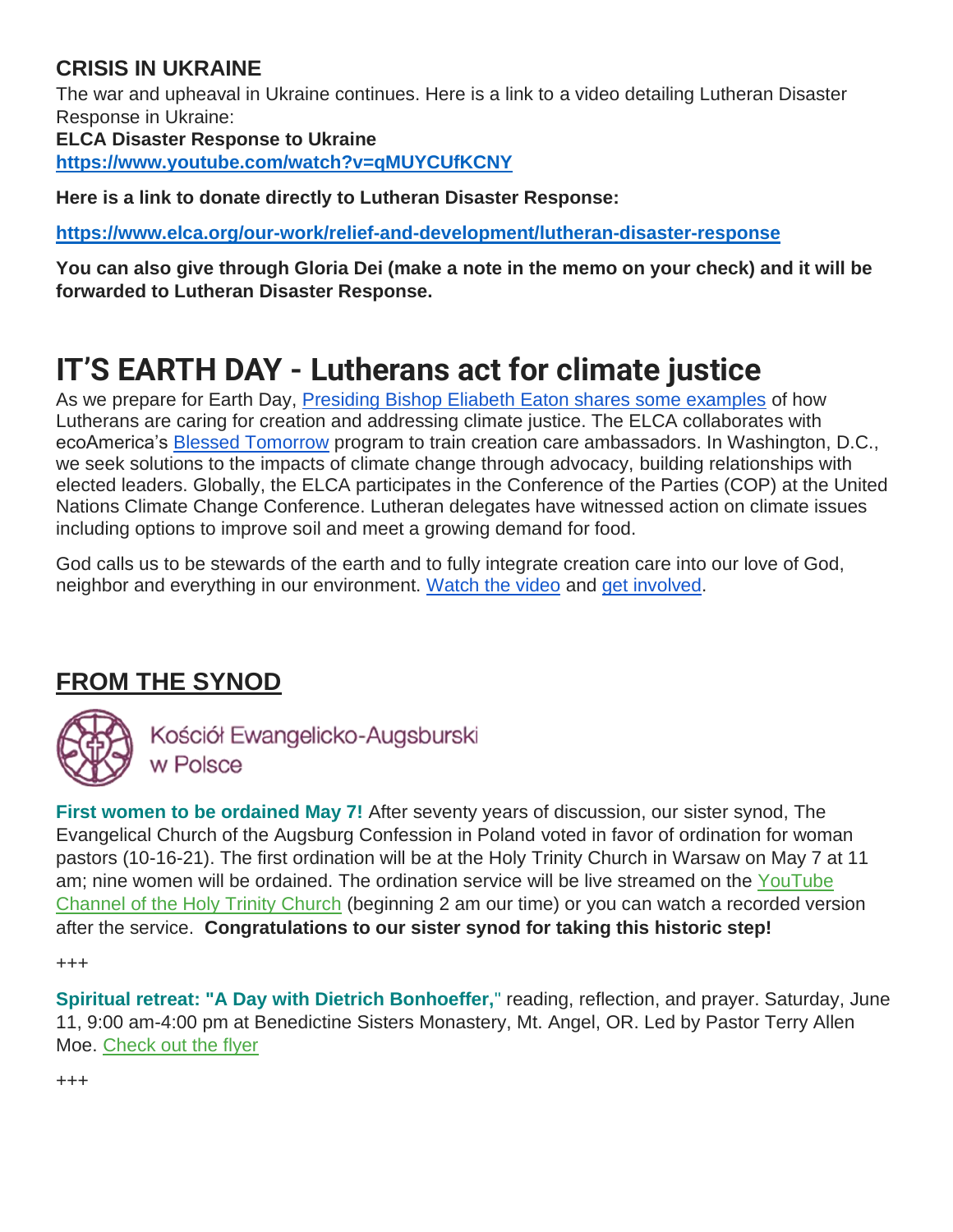

**Answering God's call to serve refugees:** LCS Northwest is grateful for church partners who support this work with hands, hearts and prayers. With your help they have resettled more than 700 Afghans since August. But the work is far from done. Today we stand at an Easter season crossroads, preparing for a wave of Ukrainian evacuees, plus more Afghans. The pace is also quickening for refugees arriving from other continents. Answering the call is no less urgent than it was nine months ago. [Donate here.](https://oregonsynod.us8.list-manage.com/track/click?u=ae3a96d1d43bb3c973f63ae2d&id=b5758eb43b&e=c55458bf74)

**Lunch & Learn series:** Here is [the recording](https://oregonsynod.us8.list-manage.com/track/click?u=ae3a96d1d43bb3c973f63ae2d&id=2dc824ef60&e=c55458bf74) from last week's session about their Portland programs.

+++

[Ecumenical Advocacy Days](https://oregonsynod.us8.list-manage.com/track/click?u=ae3a96d1d43bb3c973f63ae2d&id=d224b71aa7&e=c55458bf74) **is an annual gathering of Christian advocates and activists.** The theme for EAD 2022, "Fierce Urgency: Advancing Civil & Human Rights," calls us into solidarity to restore, protect, and expand voting rights in the United States and to realize human rights around the world. As people of faith, we know each person to be created in God's image, imbued with dignity and having a voice that demands to be heard, heeded, and treated justly. The ELCA is an EAD sponsor. [Learn more here.](https://oregonsynod.us8.list-manage.com/track/click?u=ae3a96d1d43bb3c973f63ae2d&id=a63f62841d&e=c55458bf74)

+++

#### **REVILLAGE CHILD CARE CO-OP IN BEND**

We've all heard the saying "It takes a village to raise a child," but when was the last time we seriously considered the implications of this for our faith communities and relationships? [ReVillage,](http://bendstorydwelling.org/revillage/) a ministry of the [Storydwelling community](http://bendstorydwelling.org/) in Bend, is doing just that.

Storydwelling is a young faith community born out of a shared commitment to centering relationships and building community power for love and justice in the world, in partnership with the Oregon Synod of the ELCA and the United Methodist Church. In 2019, after Storydwelling community members began having children and struggling with costs of childcare, Storydwelling and First Presbyterian in Bend partnered with several other collaborators to begin imagining what it might look like to birth a new kind of village into being: a village that can support the children and families in their community through quality accessible childcare. Just as the project began to build momentum, however, the global COVID-19 pandemic hit and caused a moment of pause.

This difficult time of pause from life as usual, invited Storydwelling to take courage and ask hard questions about childcare equity in their neighborhoods. While many childcare facilities were closing their doors and families were opting out of childcare because of pandemic-related safety concerns, many other families did not have the privilege of opting out and suddenly found their options even more limited than before. Single-income families, families without local relatives for whom childcare assistance was possible, parents who work in the service industry, education, and others were in a childcare crisis.

The question at hand for Storydwelling and their partners: What does a faithful response to this childcare crisis look like? How can we accompany these families through grace, love, and